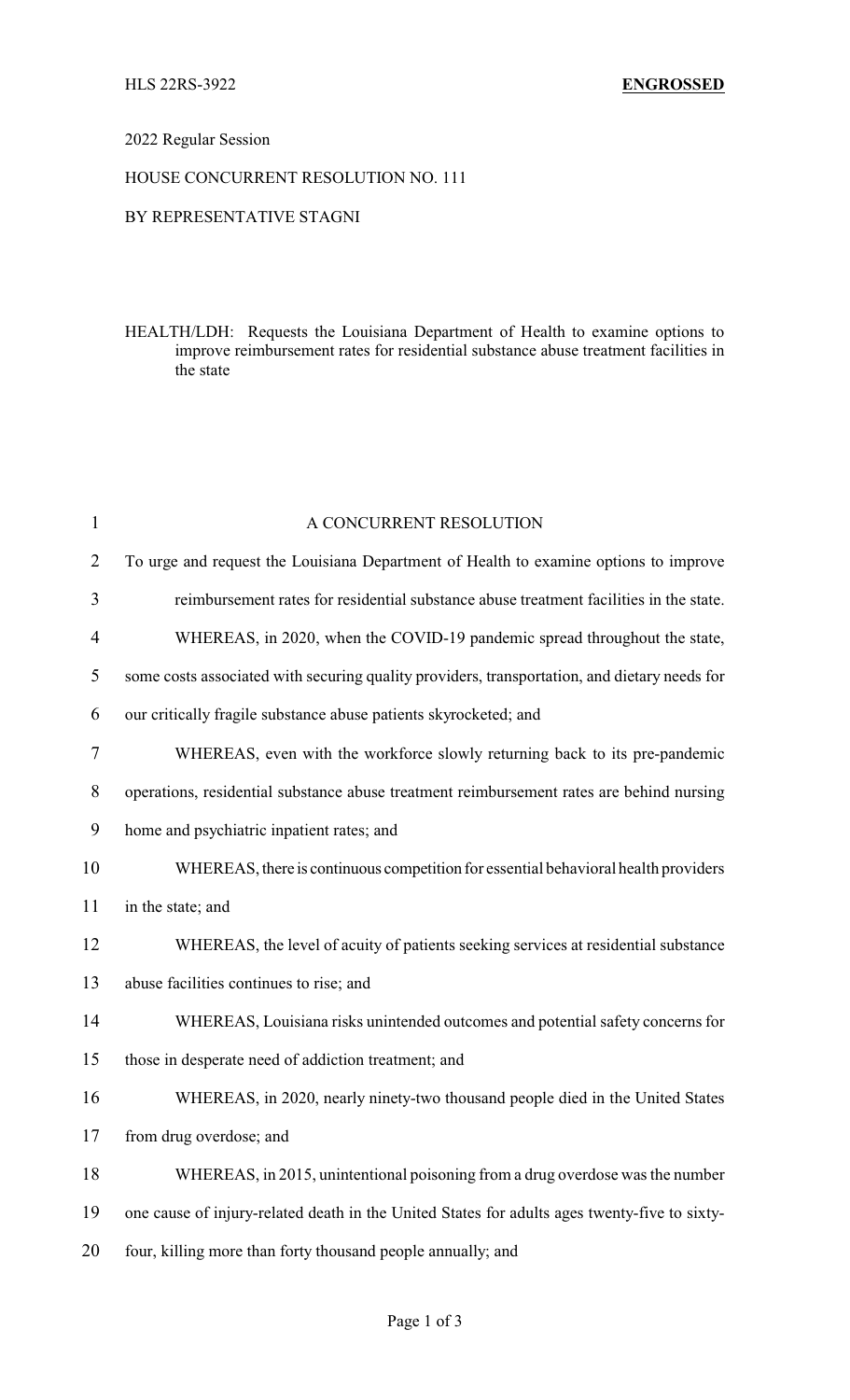# **HLS 22RS-3922**

| $\mathbf{1}$   | WHEREAS, according to the National Center for Drug Abuse Statistics (NCDAS),                   |  |  |
|----------------|------------------------------------------------------------------------------------------------|--|--|
| $\overline{2}$ | fifty-three million, or nineteen and four-tenths percent, of people ages twelve and older have |  |  |
| 3              | used illegal drugs or misused prescription drugs within the last year; and                     |  |  |
| 4              | WHEREAS, NCDAS finds that one hundred sixty-five million, or sixty and two-                    |  |  |
| 5              | tenths percent, of Americans ages twelve and older currently abuse drugs if alcohol and        |  |  |
| 6              | tobacco are included; and                                                                      |  |  |
| $\tau$         | WHEREAS, the Medicaid program in this state currently reimburses residential                   |  |  |
| $8\,$          | substance abuse treatment providers at a rate that is thirty percent lower than Mississippi.   |  |  |
| 9              | THEREFORE, BE IT RESOLVED that the Legislature of Louisiana does hereby                        |  |  |
| 10             | urge and request the Louisiana Department of Health to explore and consider all options        |  |  |
| 11             | available to improve reimbursement rates for residential substance abuse treatment providers   |  |  |
| 12             | to ensure stable and quality services for those with behavioral healthcare needs.              |  |  |
| 13             | BE IT FURTHER RESOLVED that the Louisiana Department of Health shall study                     |  |  |
| 14             | all of the following:                                                                          |  |  |
| 15             | (1) Rate comparison and service array relative to Mississippi.                                 |  |  |
| 16             | (2) Analysis of rising costs and the impact of COVID-19.                                       |  |  |
| 17             | (3) The feasibility of the use of Opioid Legal Settlement Funds in a trust fund, a             |  |  |
| 18             | self-assessed provider fee to improve funding through federal matching options, or any         |  |  |
| 19             | combination of the two.                                                                        |  |  |
| 20             | (4) Analysis of parity between psychiatric inpatient rates and inpatient substance             |  |  |
| 21             | abuse rates.                                                                                   |  |  |
| 22             | BE IT FURTHER RESOLVED that the Louisiana Department of Health shall make                      |  |  |
| 23             | a written report of its findings and recommendations, including but not limited to             |  |  |
| 24             | suggestions for mechanisms for rate increases, to the Legislature of Louisiana no later than   |  |  |
| 25             | January 1, 2023.                                                                               |  |  |
| 26             | BE IT FURTHER RESOLVED that a copy of this Resolution be transmitted to the                    |  |  |
| 27             | secretary of the Louisiana Department of Health.                                               |  |  |